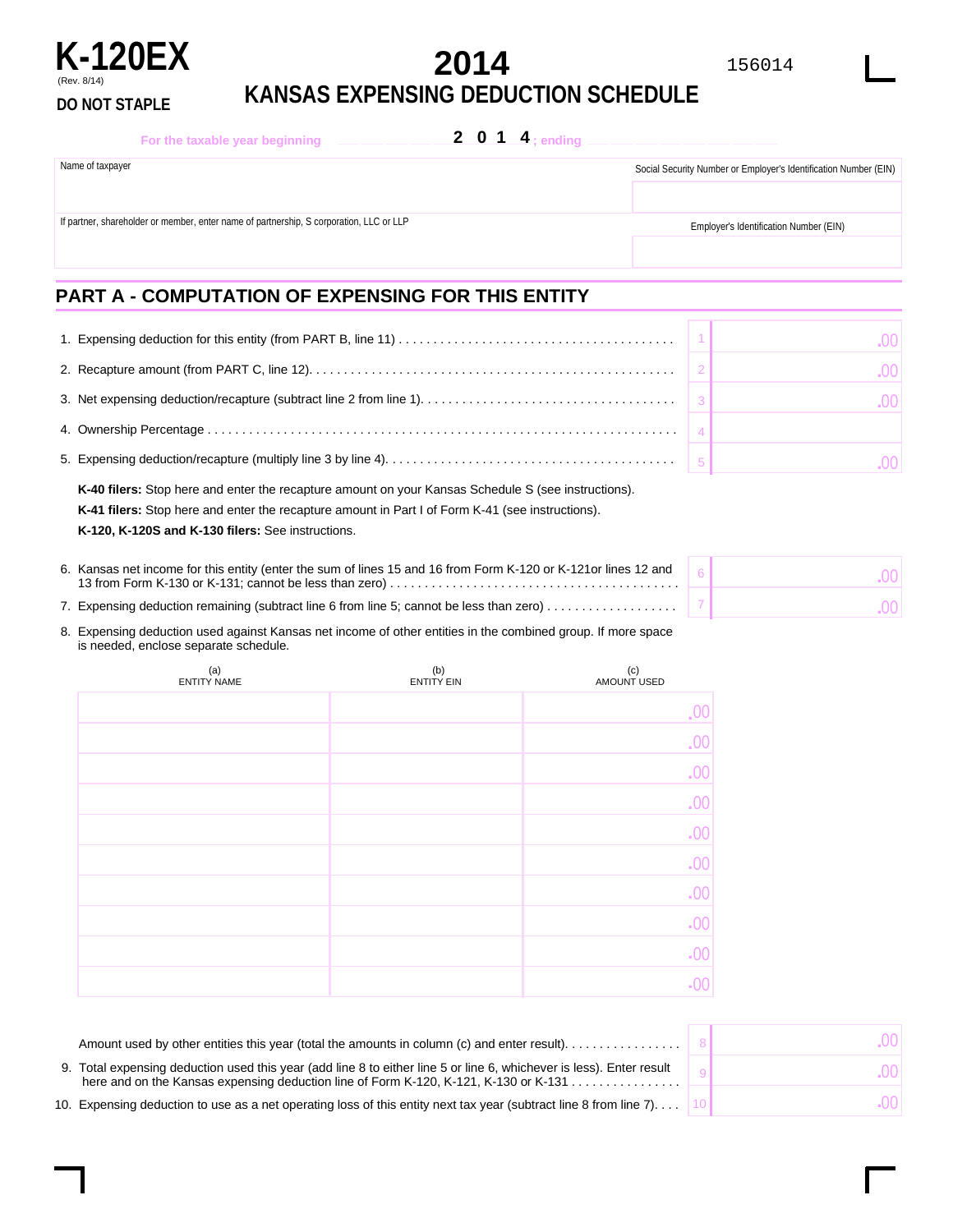# **PART B - COMPUTATION OF KANSAS EXPENSING**

| (a)<br>IRC 168<br>Recover<br>Period | (b)<br>Method | (c)<br>Factor                                        | (d)<br>Basis for<br>Depreciation | (e)<br><b>Bonus</b><br>Depreciation | (f)<br><b>Net Basis</b><br>(Subtract column e<br>from column d) | (g)<br>Kansas Expensing<br>(Multiply column f<br>by column c) |
|-------------------------------------|---------------|------------------------------------------------------|----------------------------------|-------------------------------------|-----------------------------------------------------------------|---------------------------------------------------------------|
|                                     |               |                                                      | .00                              | .00                                 | .00                                                             | .00                                                           |
|                                     |               |                                                      | .00                              | .00                                 | .00                                                             | .00                                                           |
|                                     |               |                                                      | .00                              | $-00$                               | $-00$                                                           | .00                                                           |
|                                     |               |                                                      | .00                              | .00                                 | .00                                                             | .00                                                           |
|                                     |               |                                                      | .00                              | .00                                 | .00                                                             | .00                                                           |
|                                     |               |                                                      | .00                              | .00                                 | .00                                                             | .00                                                           |
|                                     |               |                                                      | .00                              | .00                                 | .00                                                             | .00                                                           |
|                                     |               |                                                      | .00                              | .00                                 | .00                                                             | .00                                                           |
|                                     |               |                                                      | .00                              | .00                                 | .00                                                             | .00                                                           |
|                                     |               |                                                      | .00                              | .00                                 | .00                                                             | .00                                                           |
|                                     |               |                                                      | .00                              | .00                                 | .00                                                             | .00                                                           |
|                                     |               |                                                      | .00                              | .00                                 | .00                                                             | .00                                                           |
|                                     |               |                                                      | .00                              | .00                                 | .00                                                             | .00 <sub>1</sub>                                              |
|                                     |               |                                                      | .00                              | .00                                 | .00                                                             | .00                                                           |
|                                     |               | 11. Total (enter this amount on line 1 of this form) |                                  |                                     |                                                                 | .00 <sub>1</sub>                                              |

## **PART C - RECAPTURE OF EXPENSING DEDUCTIONS PREVIOUSLY CLAIMED**

| (a)<br><b>IRC 168</b><br>Recover<br>Period | (b)<br>Year<br>Placed in<br><b>Service</b> | (c)<br>Current<br>Year | (d)<br>Recapture<br>Factor<br>(Subtract<br>column b from<br>column c) | (e)<br>Years<br>Remaining<br>(Subtract<br>column d from<br>column a) | (f)<br>Percent of<br>Recapture<br>(Divide column e<br>by column a) | (g)<br>Kansas<br><b>Expensing</b><br>Previously<br>Allowed | (h)<br>Recapture<br>Amount<br>(Multiply column g<br>by column f) |
|--------------------------------------------|--------------------------------------------|------------------------|-----------------------------------------------------------------------|----------------------------------------------------------------------|--------------------------------------------------------------------|------------------------------------------------------------|------------------------------------------------------------------|
|                                            |                                            |                        |                                                                       |                                                                      |                                                                    | .00                                                        | .00 <sub>1</sub>                                                 |
|                                            |                                            |                        |                                                                       |                                                                      |                                                                    | .00                                                        | .00                                                              |
|                                            |                                            |                        |                                                                       |                                                                      |                                                                    | .00                                                        | .00                                                              |
|                                            |                                            |                        |                                                                       |                                                                      |                                                                    | .00                                                        | .00 <sub>1</sub>                                                 |
|                                            |                                            |                        |                                                                       |                                                                      |                                                                    | .00                                                        | .00                                                              |
|                                            |                                            |                        |                                                                       |                                                                      |                                                                    |                                                            | .00                                                              |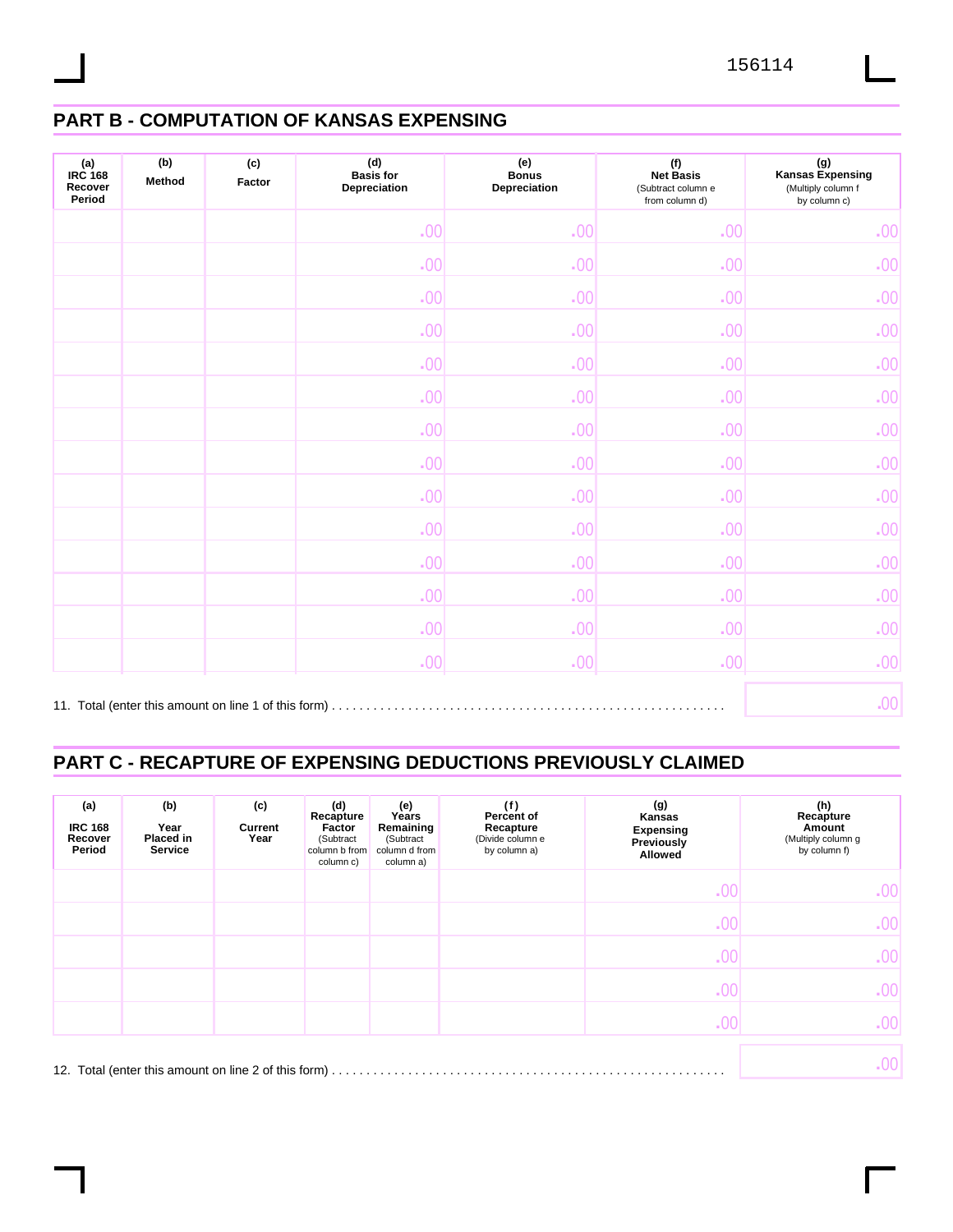#### **GENERAL INFORMATION**

The expensing deduction under K.S.A. 79-32,143a is available to income tax filers for taxable years commencing after December 31, 2011 (for taxable years after December 31, 2012, the deduction is limited to C corporations). The expensing deduction is available to privilege tax filers for taxable years commencing after December 31, 2013. The deduction must be made by the due date of the original return, including any extension of time to file, and may be made only for the taxable year in which the eligible property is placed in service in Kansas.

An election for expensing is made by filing your Corporation Income Tax (K-120) or Privilege Tax (K-130) return with Schedule K-120EX. If filing a paper return, enclose federal Form(s) 4562 with each K-120EX and any additional schedule necessary to enable KDOR (Kansas Department of Revenue) to reconcile Form 4562 amounts to the expensing claimed on your K-120EX.

**QUALIFIED PROPERTY.** You may elect to take an expensing deduction from Kansas net income apportioned or allocated to this state for the cost of the following property placed in service in this state during the taxable year: **1)** Tangible property eligible for depreciation under the modified accelerated cost recover system in section 168 of the IRC (Internal Revenue Code), as amended, but not including residential rental property, nonresidential real property, any railroad grading or tunnel bore or any other property with an applicable recover period in excess of 25 years as defined under section 168(c) or (g) of the IRC, as amended; and, **2)** Computer software as defined in section 197(e)(3)(B) of the IRC, as amended, and as described in section 197(e)(3)(A)(i) of the IRC, as amended, to which section 167 of the IRC, as amended, applies.

**SITUS OF PROPERTY.** The situs will be the physical location of such property located in Kansas. If the property is mobile, the situs will be the physical location of the business operations from which the property is used or based. Software shall be apportioned to Kansas based on the fraction, the numerator of which is the number of taxpayer's users located in Kansas of licenses for such computer software used in the active conduct of the taxpayer's business operations, and the denominator of which is the total number of the taxpayer's users of the licenses for such computer software used in the active conduct of the taxpayer's business operations everywhere.

**UNITARY OPERATION.** If you are a corporate or privilege taxpayer filing a combined return, you may elect to apply the expense deduction against the Kansas income of any member of the combined group. This option is only available for the expense deduction, not for any subsequent net operating loss caused by the expense deduction. Each entity within the combined group that made a qualifying investment must complete a Schedule K-120EX and enclose it with the return when filed.

**TAX CREDITS AND THE EXPENSING DEDUCTION.** If claiming an expensing deduction on an investment, you may not use that investment in the following tax credits, accelerated depreciation, or deductions: K-35, Historic Preservation; K-38, Swine Facility Improvement; K-53, Research and Development; K-59, High Performance Incentive Program; K-62, Alternative-Fuel Tax; K-73, Petroleum Refinery; K-77, Qualifying Pipeline; K-78, Nitrogen Fertilizer Plant; K-79, Cellulosic Alcohol Plant; K-80, Integrated Coal Gasification Power Plant; K-81, Environmental Compliance; K-82, Storage and Blending Equipment; and K-83, Electric Cogeneration Facility.

**EXPENSING DEDUCTION EXCEEDING KANSAS NET INCOME.**  If the expensing deduction exceeds net income apportioned or allocated to this state, such excess will be treated as a Kansas net operating loss by the entity that made the original investment.

**COMPUTATION OF KANSAS EXPENSING AFTER THE ELECTION.**  The amount of expensing deduction for such cost shall equal the difference between the depreciable cost of such property for federal income tax purposes and the amount of bonus depreciation being claimed for such property pursuant to section 168(k) of the IRC, as amended, for federal income tax purposes in such tax year, but without regard to any expensing deduction being claimed for such property under section 179 of the IRC, as amended. That amount will be multiplied by the applicable factor, determined by using, the table provided in K.S.A. 79-32,143a(f), based on the method of depreciation selected pursuant to section 168(b)(1), (2), or (3) or (g) of the IRC, as amended, and the applicable recover period for such property as defined under section 168(c) or (g) of the IRC, as amended.

EXAMPLE: A taxpayer using the 200% declining balance method with a recover period of 5 years and the basis for depreciation is \$10,000. The taxpayer has no bonus depreciation to subtract out so the net basis is \$10,000. Refer to the table on the next page. At the column headed *IRC 168 Recover Period (year)*, go down to 5 years and use *.116* under the *200DB* column to multiply by the net basis of \$10,000. The expensing deduction for this item is \$1,160 to use as a subtraction from Kansas income. For corporate purposes this is subtracted from income after apportionment on line 18 of Form K-120 or K-121.

**EXPENSING DEDUCTION RECAPTURE.** If the property was sold, disposed of, or moved out of Kansas within the *recover period* (5 years in the above example), the expensing deduction previously determined shall be subject to recapture and treated as Kansas taxable income allocated to Kansas. The amount of recapture is the Kansas expensing deduction previously determined multiplied by a fraction, the numerator of which is the number of years remaining in the recover period for such property as defined under Section 168(c) or (g) of the IRC, after such property is sold or removed from the state including the year of disposition and the denominator is the total number of years in the total recover period.

For instance, in the example above, assume the taxpayer purchased property and claimed the expensing deduction on the 2015 return. In the year ending 2017 return, the taxpayer sold the property. The expensing deduction previously determined was \$1,160. The original recover period was five years. They sold the property in 2017 so there are three years remaining in the recover period. Three years remaining divided by five years total recovery equals 60%. Sixty percent (60%) multiplied by \$1,160 equals \$696 which is to be added back to Kansas on K-120EX, PART A, line 2. If the recover period has expired, there is no recapture.

### **SPECIFIC LINE INSTRUCTIONS**

Enter the applicable information (Name of taxpayer and SSN or EIN) at the top of Schedule K-120EX. Pass-through entities with shareholders or partners will complete both lines of Name of taxpayer (shareholder's name on the top line and pass-through entity's name on the second line).

**C corporation (regular corporation) and financial institutions:**  Complete PART A after completing PART B and/or PART C, as applicable.

**Pass-through entity (an entity not taxed on their income partnership/subchapter S corp—but passes their income to another entity that has a tax levied against it):** The expensing deduction is limited to C corporations in tax year 2013. If you have pass-through income and received an expensing deduction from a partnership or S corporation that has a recapture of the expensing previously claimed, complete PART C and lines 2 through 5 of PART A. The pass-through entity should supply the shareholders or partners with the pass-through entity's K-120EX.

**PART A – COMPUTATION OF EXPENSING FOR THIS ENTITY** 

**LINE 1** (C corporation and privilege tax filers only) – Enter the total Kansas expensing from PART B, line 11.

**LINE 2** – Enter the recapture amount from PART C, line 12.

**LINE 3** – Subtract line 2 from line 1 and enter the result.